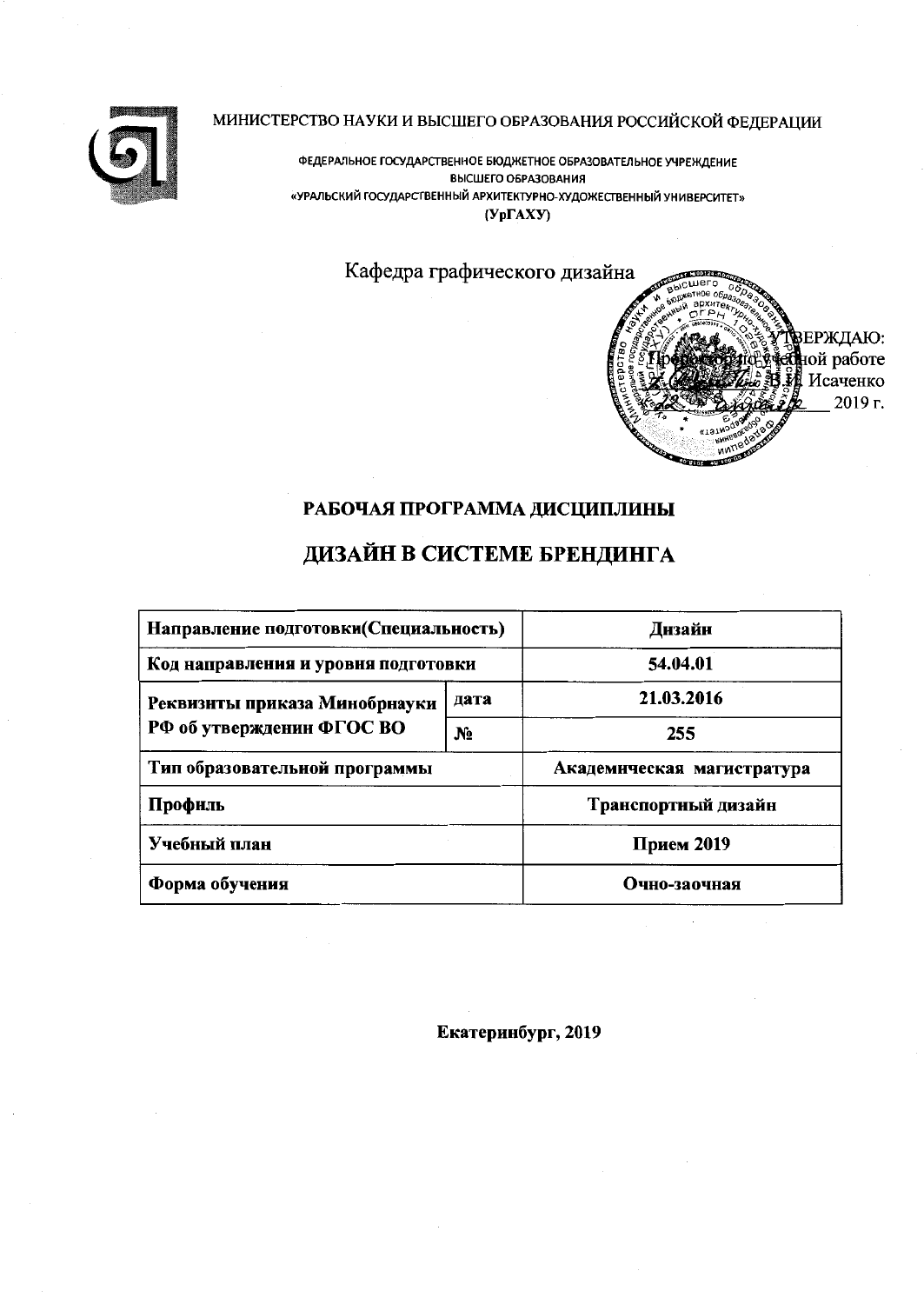#### $\mathbf{1}$ ОБЩАЯ ХАРАКТЕРИСТИКА ДИСЦИПЛИНЫ

# ДИЗАЙН В СИСТЕМЕ БРЕНДИНГА

#### $1.1$ Место дисциплины в структуре образовательной программы, связи с другими дисциплинами:

Дисциплина ДИЗАЙН В СИСТЕМЕ БРЕНДИНГА входит в вариативную по выбору студента часть образовательной программы магистратуры. Курс взаимосвязан с дисциплинами «Современные проблемы дизайна и искусства», «Экономические и правовые аспекты художественнопроектной деятельности». Знания, умения, навыки, полученные в рамках изучения дисциплины «Дизайн в системе брендинга», используются в процессе освоения дисциплины «Дизайнпроектирование средств транспорта», при выполнении выпускной квалификационной работы магистра.

#### $1.2$ Аииотация содержаиия дисциплины:

Раздел 1. Брендинг как технология создания, продвижения и управления торговой маркой. Исторические виды индивидуализации и идентификации. Этапное развитие брендинга как системы управления производством и реализацией товаров и услуг.

Раздел 2. Проектные принципы дизайна в системе брендинга. Понятие проектности товарного знака как инструмента коммуникаций. Критерии качеств. Функционал знака как юридической и проектной формы. Конфликты функций знака и их развертывание в коммуникативном функционале. Динамика содержания знака и динамика системы в функциональном плане и жизненном цикле продукта.

Раздел 3. Реклама и PR в системе управления брендом. Основные виды и технологии проектирования и организации PR-кампаний в области промышленного дизайна.

#### $1.3$ Краткий план построения процесса изучения дисциплины:

Процесс изучения дисциплины включает лекции, практические занятия и самостоятельную работу. Основные формы интерактивного обучения: проведение семинаров в диалоговом режиме, моделирование отдельных сторон будущей деятельности, разбор конкретных проектных ситуаций, групповые дискуссии и обсуждения. В ходе изучения дисциплины студенты выполняют графические работы и реферат.

Форма заключительного контроля при промежуточной аттестации - зачёт с оценкой. Для проведения промежуточной аттестации по дисциплине создан фонд оценочных средств.

Оценка по дисциплине носит интегрированный характер, учитывающий результаты оценивания участия студентов в аудиторных занятиях, качества и своевременности выполнения графических работ и написания реферата

#### Планируемые результаты обучения по дисциплине  $1.4$

Изучение дисциплины является этапом формирования у студента следующих компетенций:

ОПК-6: способностью самостоятельно приобретать с помощью информационных технологий и использовать в практической деятельности новые знания и умения, в том числе, непосредственно не связанных со сферой деятельности

ПК-6: готовностью демонстрировать наличие комплекса информационно-

технологических знаний, владением приемами компьютерного мышления и способность к моделированию процессов, объектов и систем, используя современные проектные технологии для решения профессиональных задач

Планируемый результат изучения дисциплины в составе названных компетенций: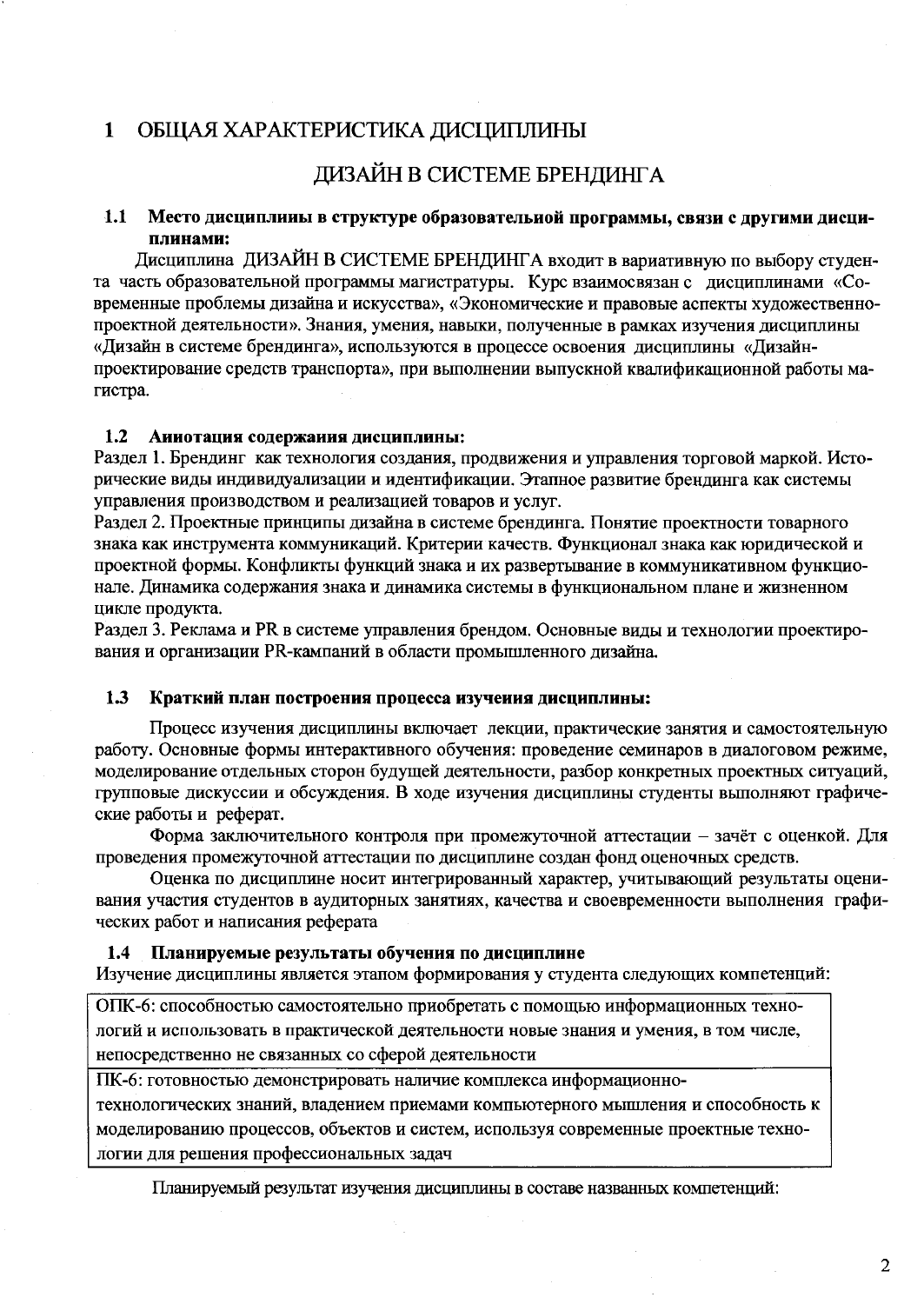Готовность демонстрировать наличие комплекса информационно-технологических знаний, владение приемами компьютерного мышления и способность к моделированию процессов, объектов и систем, используя современные проектные технологии для решения профессиональных задач.

В результате изучения дисциплины обучающийся должен:

Знать и понимать: проектные принципы дизайна в системе брендинга, основные виды и технологии проектирования и организации PR-кампаний, современные информационные и проектные технологии, необходимые в проектной и научно-исследовательской деятельности в области промышленного дизайна.

Уметь:

а) применять знание и понимание при выборе возможных решений выполнения проектных заданий; б) выносить суждения о качестве представленных проектов;

в) комментировать данные и результаты, связанные с областью изучения коллегам и преподавателю.

Демонстрировать навыки и опыт деятельности с использованием полученных знаний и умений при моделировании процессов, объектов и систем с использованием современных проектных технологий.

|                                 |                              |                      |                                | нятия                | Аудиторные за-                              |                                                    |                              | Самостоятельная работа  |                            |                                      |                                  |                          |              |                                           |                                             |                                    |                                        |                                             |                                                     |
|---------------------------------|------------------------------|----------------------|--------------------------------|----------------------|---------------------------------------------|----------------------------------------------------|------------------------------|-------------------------|----------------------------|--------------------------------------|----------------------------------|--------------------------|--------------|-------------------------------------------|---------------------------------------------|------------------------------------|----------------------------------------|---------------------------------------------|-----------------------------------------------------|
| Семестрам<br>$\mathbf{\hat{H}}$ | (3.e.)<br>единиц<br>Зачетных | $($ час $)$<br>Часов | 80650<br>занятия<br>Аудиторные | <b>(B)</b><br>Лекции | Семинары<br>(13)<br>занятия<br>Практические | $\overline{\text{H}}$<br>занятий<br>виды<br>Другие | Самостоятельная работа всего | (KI)<br>Курсовой проект | (KP)<br>работа<br>Курсовая | (PTP)<br>Расчетно-графическая работа | $(\Gamma)$<br>Графическая работа | (PP)<br>Расчетная работа | ව<br>Реферат | $\widehat{\mathrm{H}}$<br>Домашняя работа | клаузура)<br>(3CCE,<br>работа<br>Гворческая | к контрольной работе<br>Подготовка | зачету<br>экзамену,<br>Μ<br>Подготовка | занятий<br>виды самостоятельных<br>Другие 1 | аттестации по<br>Форма промежуточной<br>дисциплине* |
| $\mathbf{2}$                    | $\overline{2}$               | 72                   | 18                             | 4                    | 14                                          |                                                    | 54                           |                         |                            |                                      | 34                               |                          | 18           |                                           |                                             |                                    |                                        | $\overline{2}$                              | 30                                                  |
| Ит<br>0 <sub>0</sub>            | $\overline{2}$               | 72                   | 18                             | 4                    | 14                                          |                                                    | 54                           |                         |                            |                                      | 34                               |                          | 18           |                                           |                                             |                                    |                                        | $\overline{2}$                              |                                                     |

### 1.5 Объем дисциплины

#### СОДЕРЖАНИЕ ДИСЦИПЛИНЫ  $\overline{2}$

| Код<br>раздела,<br>темы | Раздел, тема, содержание дисциплины                                                                        |
|-------------------------|------------------------------------------------------------------------------------------------------------|
| P.1                     | Этапное развитие брендинга как системы управления производством и реализа-<br>цией товаров и услуг.        |
|                         | Тема 1.1. Брендинг: основные понятия, представления, подходы.<br>Тема 1.2. Концептуальные модели брендинга |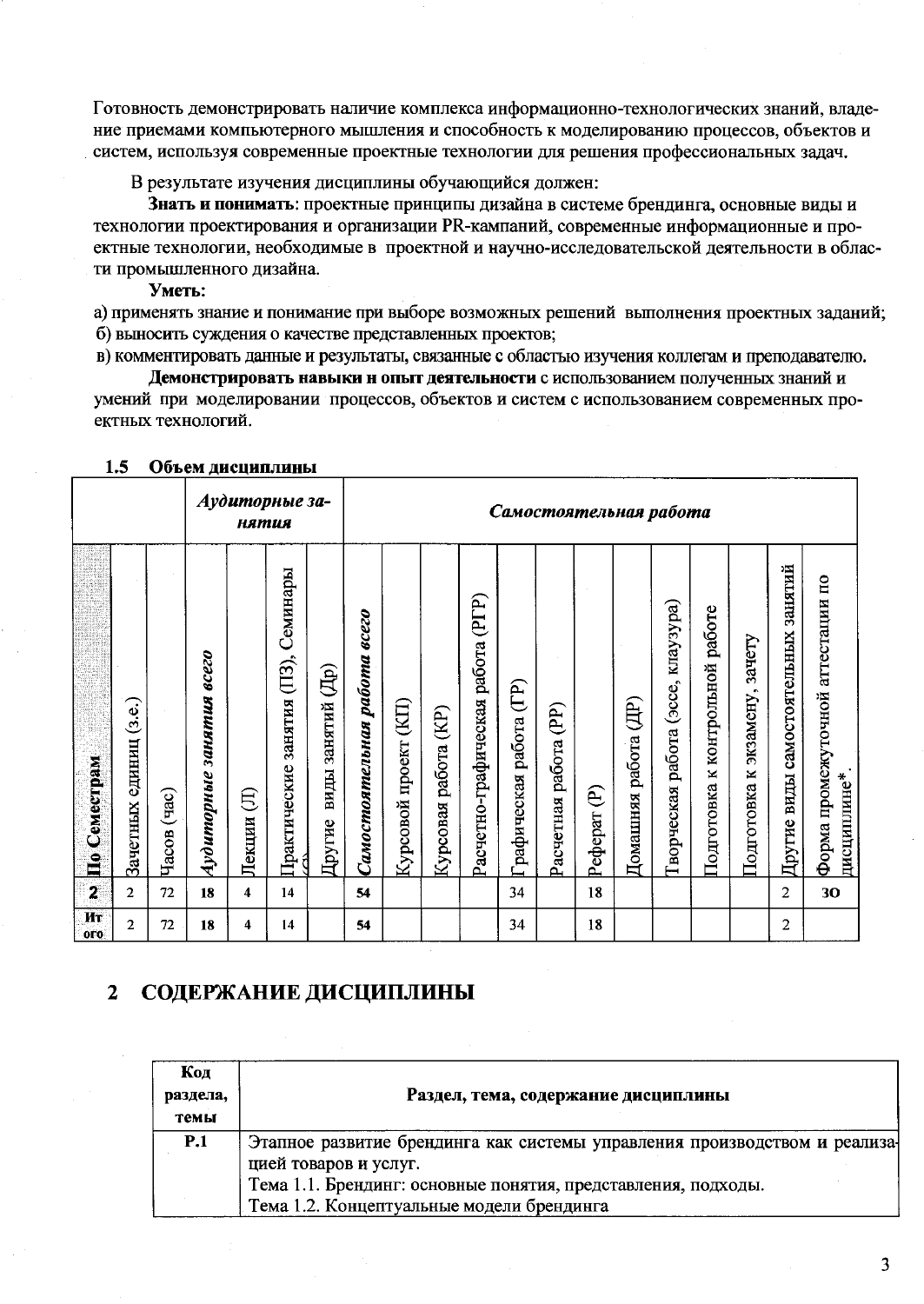|     | Тема 1.3. История «великих» брендов                                                        |
|-----|--------------------------------------------------------------------------------------------|
|     | Тема 1.4. Практика современного российского брендинга                                      |
|     |                                                                                            |
| P.2 | Динамика содержания знака и динамика системы в функциональном                              |
|     | плане и жизненном цикле продукта.                                                          |
|     | Тема 2.1. Функциональная структура бренда                                                  |
|     | Тема 2.2. Миф о товаре                                                                     |
|     | Тема 2.3. Визуальная концепция бренда                                                      |
|     | Тема 2.4. Структурные элементы визуальной концепции (логотип, графический                  |
|     | стиль, персонаж и др.)                                                                     |
|     |                                                                                            |
| P.3 | Основные виды и технологии проектирования и организации PR-                                |
|     | кампаний                                                                                   |
|     | Тема 3.1. Система интегрированных маркетинговых коммуникаций: основные                     |
|     | понятия и принципы.                                                                        |
|     | Тема 3.2. Проектирование рекламных коммуникаций.                                           |
|     | Тема 3.3. Основные виды и технологии проектирования и организации PR-                      |
|     | кампаний.                                                                                  |
|     |                                                                                            |
|     | * Дисциплина может содержать деление только на разделы, без указания тем, либо только темы |

# 3 РАСПРЕДЕЛЕНИЕ УЧЕБНОГО ВРЕМЕНИ

# 3.1 Распределение аудиторных занятий и самостоятельной работы по разделам дисциплины

| семестра<br>Неделя |                         |                                                                                                                 | ВСЕГО                   |        | Аудиторные заня-<br>тня (часы) | Самост.          |                          |  |
|--------------------|-------------------------|-----------------------------------------------------------------------------------------------------------------|-------------------------|--------|--------------------------------|------------------|--------------------------|--|
| Cemecro            |                         | Раздел днециплины,<br>тема                                                                                      |                         | Лекции | Практ.<br>занятия              | работа<br>(часы) | Оценочные средства       |  |
| $\overline{c}$     | $\mathbf{1}$            | Раздел 1. Тема 1.1. Брендинг:<br>основные понятия, представле-<br>ния, подходы                                  | 4                       | 1      |                                | 3                |                          |  |
| $\overline{2}$     | $1-2$                   | Тема 1.2. Концептуальные мо-<br> дели брендинга                                                                 | 8                       |        | $\overline{c}$                 | 6                |                          |  |
| $\overline{c}$     | $2 - 3$                 | Тема 1.3. История «великих»<br>брендов                                                                          | 8                       | 0,5    | 1,5                            | 6                | Реферат                  |  |
| $\overline{c}$     | 3                       | Тема 1.4. Практика современно-<br>го российского брендинга                                                      | $\overline{\mathbf{4}}$ |        | 1                              | 3                |                          |  |
| $\overline{2}$     | $\overline{\mathbf{4}}$ | Раздел 2. Тема 2.1. Функцио-<br>нальная структура бренда                                                        | 4                       | 0, 5   | 0,5                            | 3                |                          |  |
| $\overline{c}$     | 4                       | Тема 2.2. Миф о товаре                                                                                          | $\overline{\mathbf{4}}$ | 0,5    | 0,5                            | 3                |                          |  |
| $\overline{2}$     | 5                       | Тема 2.3. Визуальная концепция<br> бренда                                                                       | 8                       | 0, 5   | 1,5                            | 6                |                          |  |
| $\overline{2}$     | 6                       | Тема 2.4. Структурные элемен-<br>ты визуальной концепции (ло-<br>готип, графический стиль, пер-<br>сонаж и др.) | 8                       |        | 2                              | 6                | Графическая<br>работа №1 |  |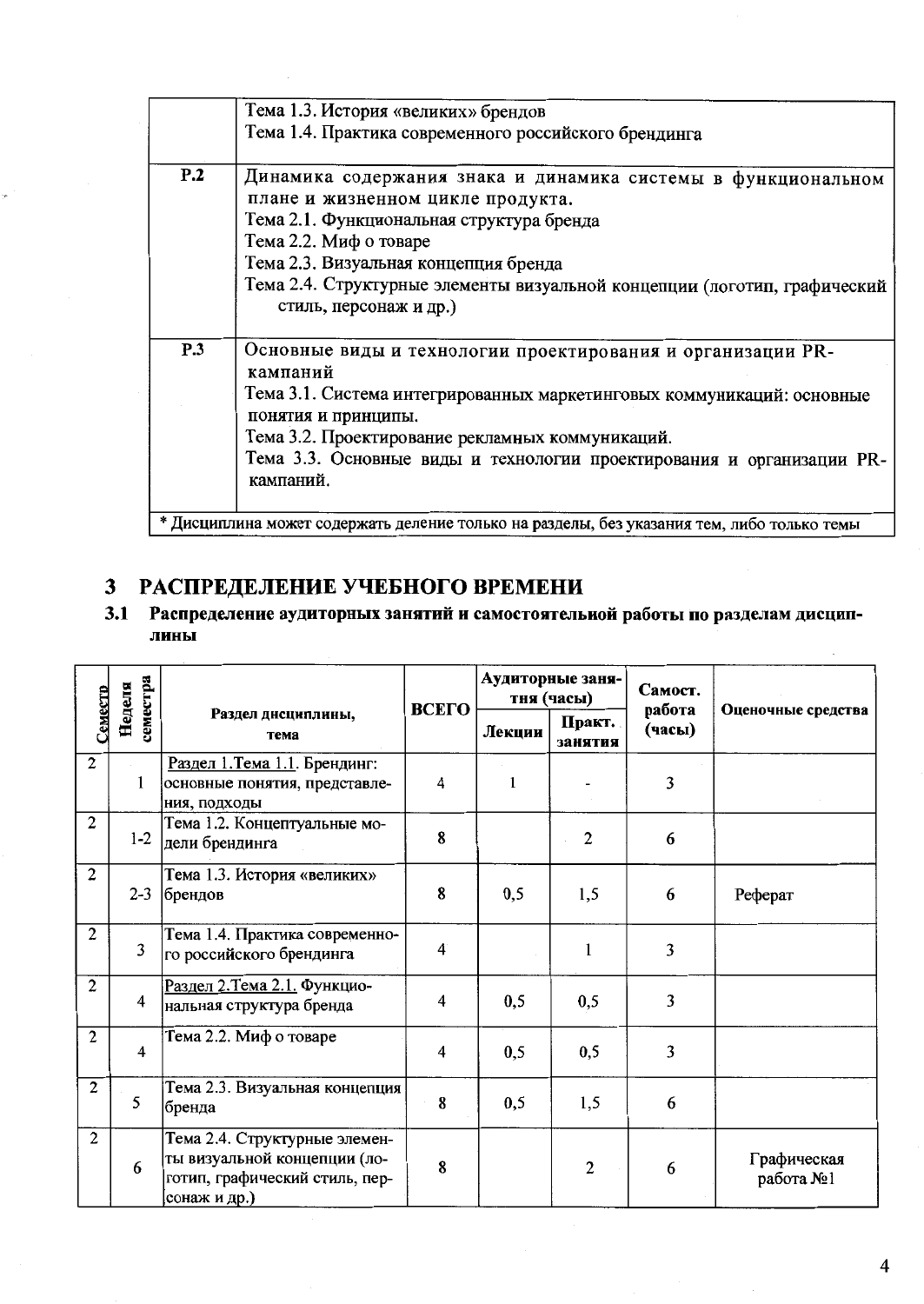| $\overline{2}$ |         | Раздел 3. Тема 3.1. Система ин-<br>тегрированных маркетинговых<br>коммуникаций: основные поня-<br>тия и принципы. |    |    |    | Графическая<br>работа № 2 |
|----------------|---------|-------------------------------------------------------------------------------------------------------------------|----|----|----|---------------------------|
| 2              | $7 - 8$ | Тема 3.2. Проектирование рек-<br>ламных коммуникаций.                                                             | 8  |    |    |                           |
| 2              | $8-9$   | Тема 3.3. Основные виды и тех-<br>нологии проектирования и ор-<br> ганизации PR-кампаний.                         | 12 |    |    | Графическая<br>работа № 3 |
|                |         | <b>H</b> roro:                                                                                                    | 72 | 14 | 54 | Зачёт с оценкой           |

### 3.2 Другие виды занятий

Не предусмотрено

#### $3.3$ Мероприятия самостоятельной работы и текущего контроля

### 3.3.1 Примерный перечень тем курсовых проектов (курсовых работ)

Не предусмотрено

### 3.3.2 Примерный перечень тем расчетно-графических работ

Не предусмотрено

## 3.3.3 Примерный перечень тем графических работ

- № 1. Разработка общей концепции и функциональных элементов бренда (по тематике диссертапии).
- № 2.Вопросы нейминга. Проблема аналога и прототипа.
- № 3. Разработка рекламной и PR-кампаний (фрагментация в соответствии с тематикой магистерской диссертации).

# 3.3.4 Примерный перечень тем расчетиых работ (программных продуктов)

Не предусмотрено

### 3.3.5 Примерный перечень тем рефератов (эссе, творческих работ)

Реферат: «Ретроспективный анализ выбранных брендов» (в соответствии с тематикой магистерской диссертации).

### 3.3.6 Примерный перечень тем практических внеаудиторных (домашних) работ

Не предусмотрено

### 3.3.7 Примерная тематика контрольных работ

Не предусмотрено

### 3.3.8 Примерная тематика клаузур

Не предусмотрено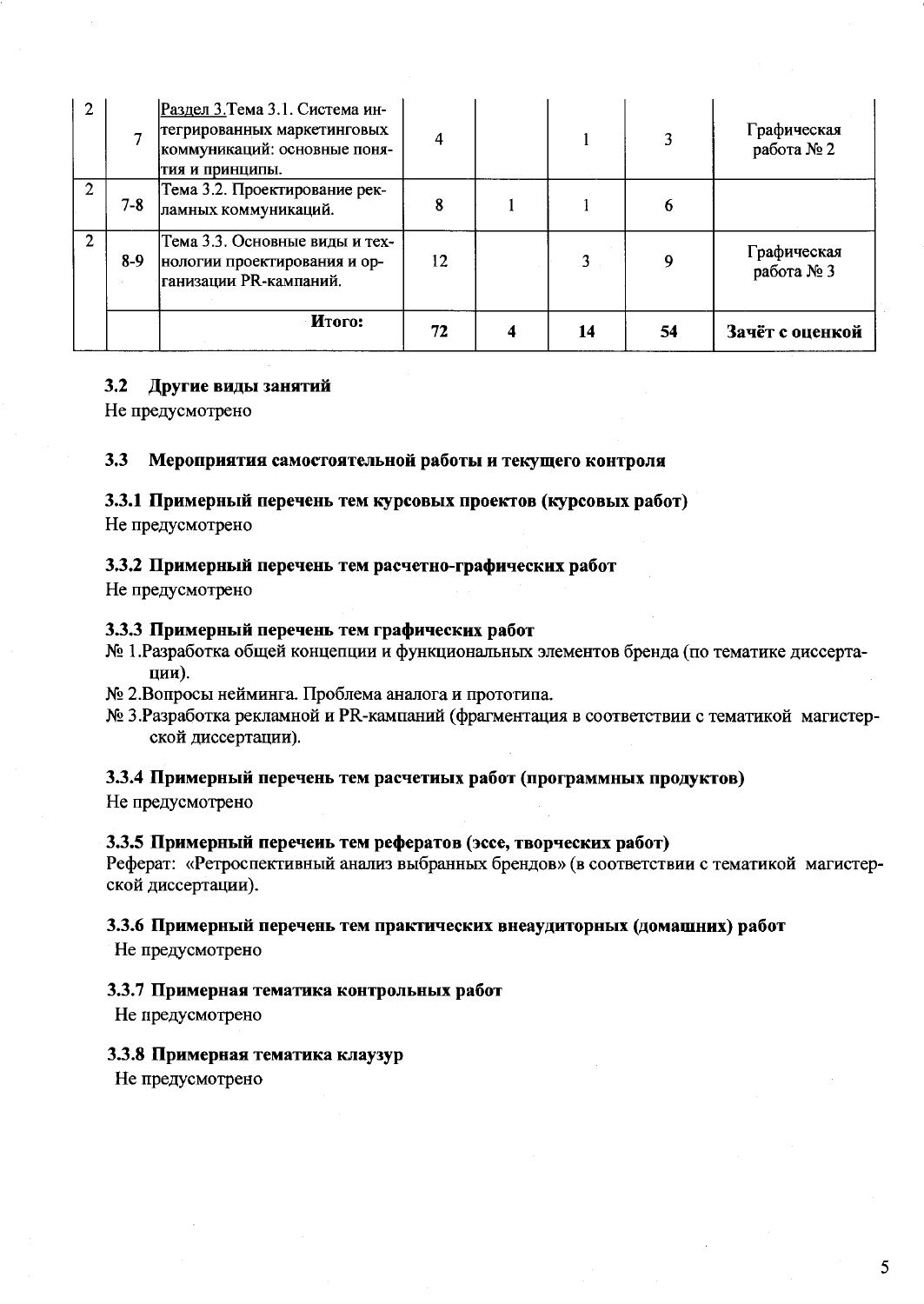#### $\boldsymbol{\Lambda}$ ПРИМЕНЯЕМЫЕ ТЕХНОЛОГИИ ОБУЧЕНИЯ

|                                                   |                              |            |                                | Активные методы обучения |                        |                                    |                                |                        |                             |                          | Дистанционные технологин и элек-           |                                   | тронное обучение                                    |                                                       |                         |
|---------------------------------------------------|------------------------------|------------|--------------------------------|--------------------------|------------------------|------------------------------------|--------------------------------|------------------------|-----------------------------|--------------------------|--------------------------------------------|-----------------------------------|-----------------------------------------------------|-------------------------------------------------------|-------------------------|
| Код<br>разде-<br>ла, те-<br>мы<br>дисци-<br>плииы | тестирование<br>Компьютерное | Кейс-метод | игра<br>или ролевая<br>Деловая | Портфолио                | команде<br>m<br>Работа | кооперации<br>развивающей<br>Meron | система<br>Балльно-рейтинговая | дискуссия<br>Групповая | (какие)<br>методы<br>Другие | учебные курсы<br>Сетевые | практикумы и тренаже-<br>ÄЦ<br>Виртуальные | видеоконференции<br>N<br>Вебинары | ငံ<br>z<br>web-конференции<br>минары<br>Асинхронные | KOH-<br>разработка<br>тента<br>работа и<br>Совместная | Другие (указать, какие) |
| $P.1-P.3$                                         |                              |            |                                |                          | $\ddag$                |                                    |                                | $\div$                 |                             |                          |                                            |                                   |                                                     |                                                       |                         |

### 5 УЧЕБНО-МЕТОДИЧЕСКОЕ И ИНФОРМАЦИОННОЕ ОБЕСПЕЧЕНИЕ **ЛИСЦИПЛИНЫ**

# 5.1 Рекомендуемая литература

# 5.1.1. Основная литература

- 1. Семенов В.Б. Битва со смыслами TRADE MARK- разбор полётов. Издание второе, переработанное. - Изд. «Артефакт».: Екатеринбург, 2013г. - 224 с.
- $2.$ Ткаченко, Н.В. Креативная реклама: технологии проектирования: учебное пособие / Н.В. Ткаченко, О.Н. Ткаченко; под ред. Л.М. Дмитриевой. - Москва: Юнити-Дана, 2015. - 336 с. -Режим доступа: http://biblioclub.ru/index.php?page=book&id=114422&sr=1

# 5.1.2. Дополнительная литература

- Макашев, М. О. Бренд-менеджмент: учеб. пособие / М. О. Макашев. СПб.: Питер, 2013. - $\mathbf{1}$ . Режим доступа: http://biblioclub.ru/index.php?page=book&id=114390&sr=1
- Грошев И. В. Системный бренд-менеджмент: учебник /И. В. Грошев, А. А. Краснослободцев.  $2.$ - М.: ЮНИТИ-ДАНА, 2014. - 655 с. - Режим доступа: http://biblioclub.ru/index.php?page=book view&book id=117920

#### $5.2$ Учебно-методическое обеспечение для самостоятельной работы

Грошев И. В. Системный бренд-менеджмент : учебник /И. В. Грошев, А. А. Краснослободцев. -М.: ЮНИТИ-ДАНА, 2014. - 655 с. - Режим доступа: http://biblioclub.ru/index.php?page=book view&book id=117920

### Перечень информационных технологий, используемых при осуществлении образова- $5.3.$ тельного процесса по дисциплине, включая перечень программного обеспечения и информационных справочных систем\*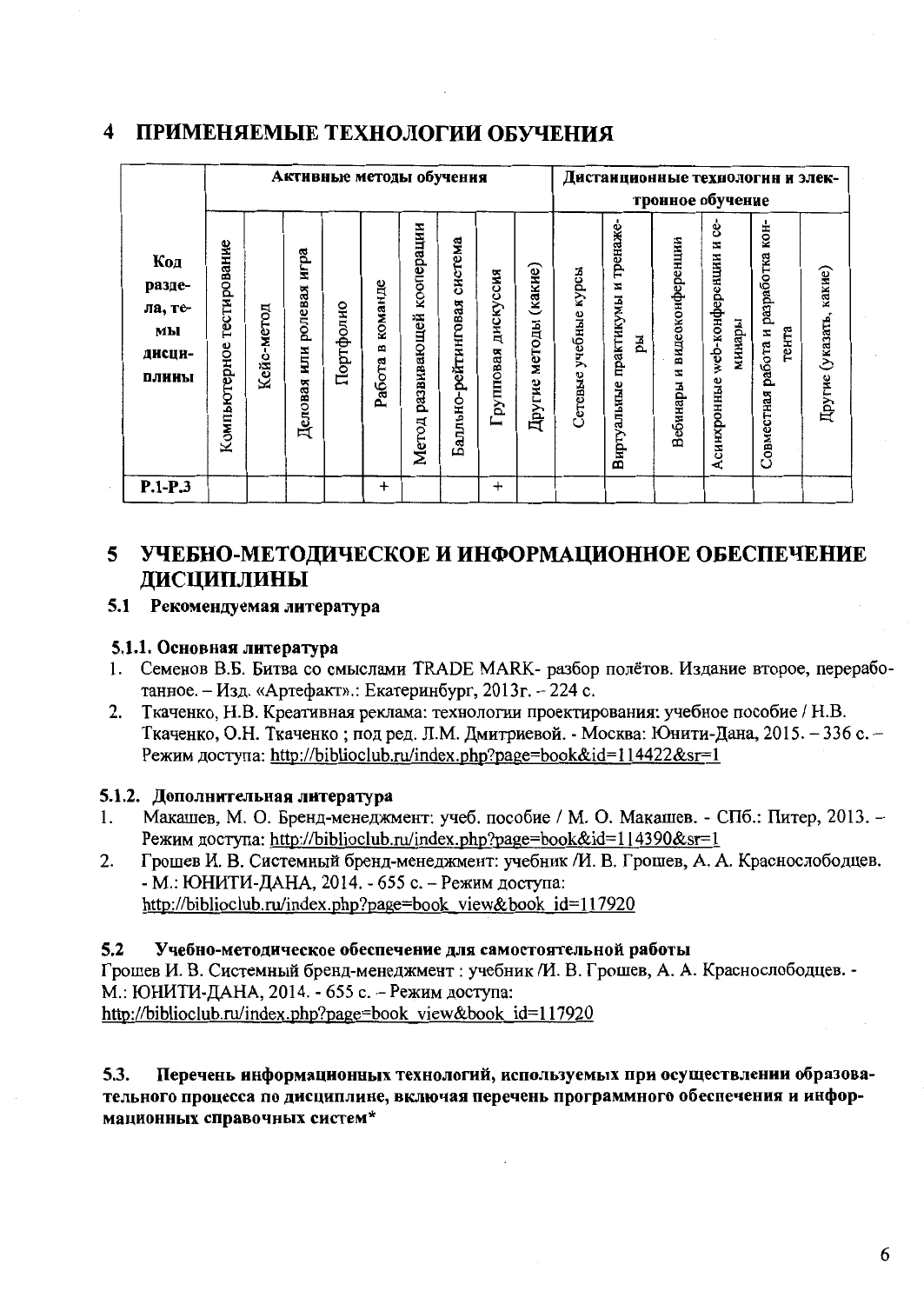# 5.3.1 Перечень программного обеспечения

| Тип ПО                              | Название                                    | Источник               | Доступность<br>для студентов             |
|-------------------------------------|---------------------------------------------|------------------------|------------------------------------------|
| Прикладное ПО/<br>Офисный пакет     | Microsoft Office                            | Лицензионная программа |                                          |
| Прикладное ПО/<br>3D моделирование  | Autodesk 3D Studio<br><b>MAX</b>            | Лицензионная программа | аудиториях<br>Ъď<br>≃                    |
| Прикладное ПО/<br>Графический пакет | Corel DRAW Graphics<br>Suite                | Лицензионная программа | работы<br>z<br>Доступно                  |
| Прикладное ПО/<br>Графический пакет | Adobe Creative Suite<br>(Master Collection) | Лицензионная программа | в компьютерном классе<br>самостоятельной |
| Прикладное ПО/<br>Архивирование     | WinRAR                                      | Лицензионная программа |                                          |
| Прикладное ПО/<br>3D моделирование  | V-Ray                                       | Лицензионная программа | для                                      |

## 5.3.2 Базы данных и информационные справочные системы

- createbrand.ru advi.ru adme.ru
- 5.4. Электронные образовательные ресурсы biblioclub.ru

### МЕТОДИЧЕСКИЕ УКАЗАНИЯ ДЛЯ ОБУЧАЮЩИХСЯ ПО ОСВОЕ-6 НИЮ ДИСЦИПЛИНЫ

## Студент обязан:

1) знать:

- график учебного процесса по дисциплине (календарный план аудиторных занятий и планграфик самостоятельной работы);
- порядок формирования итоговой оценки по дисциплине; (преподаватель на первом занятии по дисциплине знакомит студентов с перечисленными организационно-методическими материалами);
- 2) посещать все виды аудиторных занятий (преподаватель контролирует посещение всех видов занятий), вести самостоятельную работу по дисциплине, используя литературу, рекомендованную в рабочей программе дисциплины и преподавателем (преподаватель передает список рекомендуемой литературы студентам);
- 3) готовиться и активно участвовать в аудиторных занятиях, используя рекомендованную литературу и методические материалы;
- 4) своевременно и качественно выполнять все виды аудиторных и самостоятельных работ, предусмотренных графиком учебного процесса по дисциплине (преподаватель ведет непрерывный мониторинг учебной деятельности студентов);
- 5) в случае возникновения задолженностей по текущим работам своевременно до окончания семестра устранить их, выполняя недостающие или исправляя не зачтенные работы, предусмотренные графиком учебного процесса (преподаватель на основе данных мониторинга учебной деятельности своевременно предупреждает студентов о возникших задолженностях и необходимости их устранения).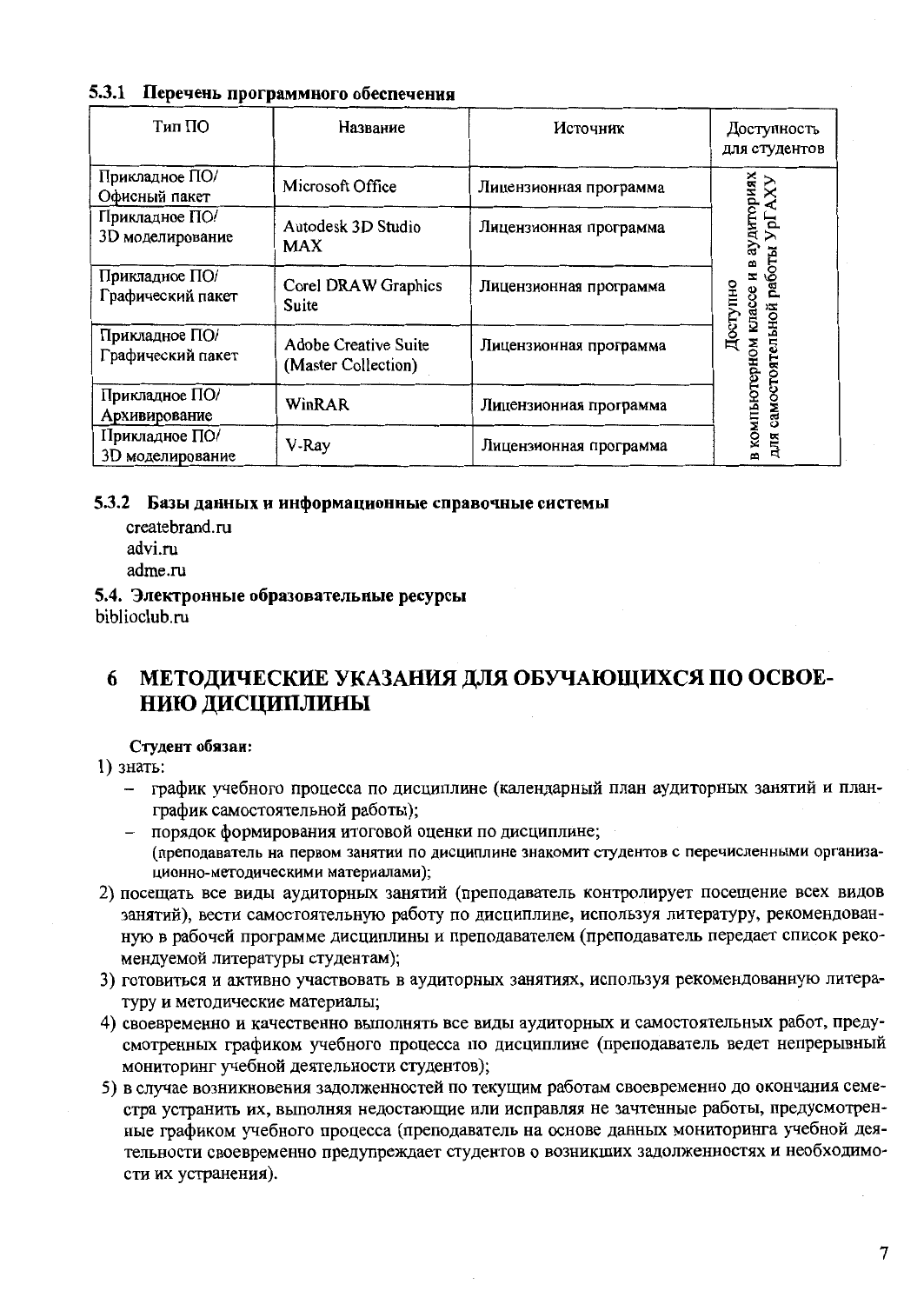#### $\overline{7}$ МАТЕРИАЛЬНО-ТЕХНИЧЕСКОЕ ОБЕСПЕЧЕНИЕ ЛИСЦИПЛИНЫ

Для проведения занятий используется аудитория, соответствующая количеству студентов и позволяющая осуществлять лекционные занятия и семинары под руководством преподавателя.

### ФОНД ОЦЕНОЧНЫХ СРЕДСТВ ДЛЯ ПРОВЕДЕНИЯ ПРОМЕЖУТОЧ- $\mathbf{R}$ НОЙ АТТЕСТАЦИИ

Фонд оценочных средств предназначен для оценки:

1) соответствия фактически достигнутых каждым студентом результатов изучения дисциплины результатам, запланированным в формате дескрипторов «знать, уметь, иметь навыки» (п.1.4) и получения интегрированной оценки по дисциплине;

2) уровня формирования элементов компетенций, соответствующих этапу изучения дисциплины.

# 8.1. КРИТЕРИИ ОШЕНИВАНИЯ РЕЗУЛЬТАТОВ КОНТРОЛЬНО-ОШЕНОЧНЫХ МЕРО-ПРИЯТИЙ ТЕКУЩЕЙ И ПРОМЕЖУТОЧНОЙ АТТЕСТАЦИИ ПО ЛИСЦИПЛИНЕ

8.1.1 Уровень формирования элементов компетенций, соответствующих этапу изучения дисциплины, оценивается с использованием следующих критериев и шкалы оценок\*

| Критерии             |                                           | Шкала оценок |  |  |
|----------------------|-------------------------------------------|--------------|--|--|
| Оценка по дисциплине | Уровень освоения элементов<br>компетенций |              |  |  |
| Отлично              |                                           | Высокий      |  |  |
| Хорошо               | Зачтено                                   | Повышенный   |  |  |
| Удовлетворительно    |                                           | Пороговый    |  |  |
| Неудовлетворительно  | Элементы не освоены                       |              |  |  |

\*) описание критериев см. Приложение 1.

8.1.2 Промежуточная аттестация по дисциплине представляет собой комплексную оценку, определяемую уровнем выполнения всех запланированных контрольно-оценочных мероприятий (КОМ). Используемый набор КОМ имеет следующую характеристику:

| N₫<br>$\pi/\pi$ | Форма КОМ                    | Состав КОМ                               |
|-----------------|------------------------------|------------------------------------------|
|                 | Посещение аудиторных занятий |                                          |
|                 | Выполнение реферата          | 3 задания                                |
|                 | Выполнение графических работ | 3 работы по 1 заданию<br>(в электр.виде) |
|                 | Зачет                        | Выполнение всех работ<br>семестра        |

Характеристика состава заданий КОМ приведена в разделе 8.3.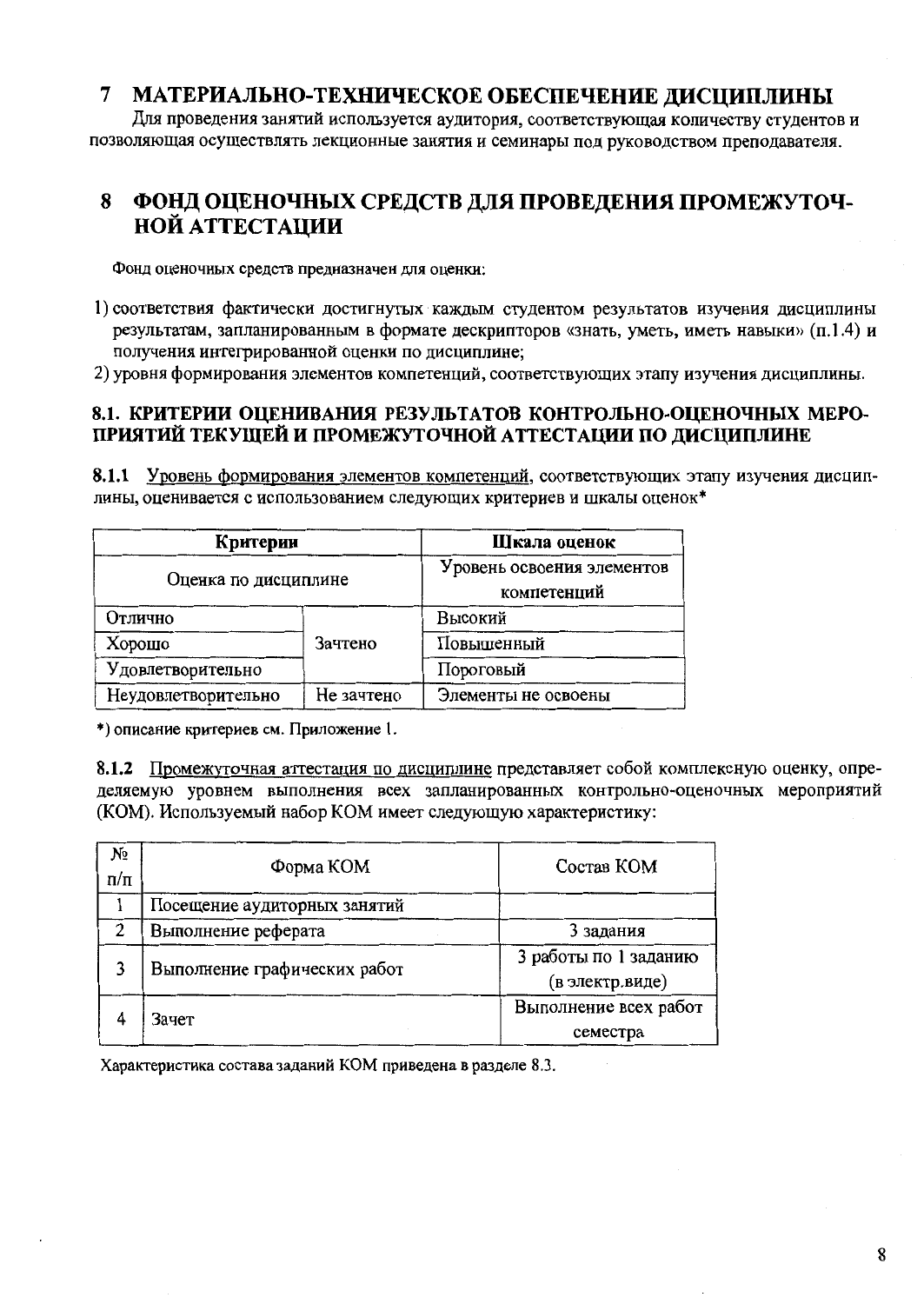8.1.3 Оценка знаний, умений и навыков, продемонстрированных студентами при выполнении отдельных контрольно-оценочных мероприятий и оценочных заданий, входящих в их состав, осуществляется с применением следующей шкалы оценок и критериев:

| Уровии оценки дос-<br>тижений студента<br>(оценкн) | Критерии<br>для определения уровия достижений<br>Выполненное оценочное задание:               | Шкала оценок          |
|----------------------------------------------------|-----------------------------------------------------------------------------------------------|-----------------------|
| Высокий (В)                                        | соответствует требованиям*, замечаний нет                                                     | Отлично (5)           |
| Средний (С)                                        | соответствует требованиям*, имеются замечания,<br>которые не требуют обязательного устранения | Хорошо $(4)$          |
| Пороговый (П)                                      | не в полной мере соответствует требованиям*,<br>есть замечания                                | Удовлетворительно (3) |
| Недостаточный (Н)                                  | не соответствует требованиям*, имеет сущест-                                                  | Неудовлетворительно   |
|                                                    | венные ошибки, требующие исправления                                                          | <b>Z</b>              |
| Нет результата (O)                                 | не выполнено или отсутствует                                                                  | Оценка не выставляет- |
|                                                    |                                                                                               | CЯ                    |

\*) Требования и уровень достижений студентов (соответствие требованиям) по каждому контрольнооценочному мероприятию определяется с учетом критериев, приведенных в Приложении 1.

#### КРИТЕРИИ ОПЕНИВАНИЯ РЕЗУЛЬТАТОВ ПРОМЕЖУТОЧНОЙ АТТЕСТАЦИИ 8.2 ПРИ ИСПОЛЬЗОВАНИИ НЕЗАВИСИМОГО ТЕСТОВОГО КОНТРОЛЯ

При проведении независимого тестового контроля как формы промежуточной аттестации применяется методика оценивания результатов, предлагаемая разработчиками тестов.

# 8.3 ОЦЕНОЧНЫЕ СРЕДСТВА ДЛЯ ПРОВЕДЕНИЯ ТЕКУЩЕЙ И ПРОМЕЖУТОЧНОЙ **АТТЕСТАЦИИ**

# 8.3.1. Перечень оценочных заданий для реферата:

В процессе выполнения работы продемонстрировать способность самостоятельно приобретать с помощью информационных технологий новые знания и умения.

Тема «Ретроспективный анализ выбранных брендов» (в соответствии с тематикой магистерской диссертации)»:

1. реферат должен состоять из введения, где прописываются актуальность темы, цель, задачи и структура реферата; основной части (не менее двух глав); в реферате обязательно должно быть заключение, где прописаны результаты работы, список литературы, включающий в себя не менее трёх библиографических источников;

2. обязательно наличие цитат и ссылок;

3. выполняется в электронном виде.

# 8.3.2. Перечень оценочных заданий графических работ:

В процессе выполнения работ продемонстрировать владение приемами компьютерного мышления и способность к моделированию процессов и объектов, используя современные проектные технологии для решения профессиональных задач.

Графическая работа № 1: разработать общую концепцию и функциональные элементы бренда по тематике диссертации. Выполняется в электронном виде.

Графическая работа № 2: изучить вопросы нейминга, проблему аналога и прототипа. Выполняется в электронном виде.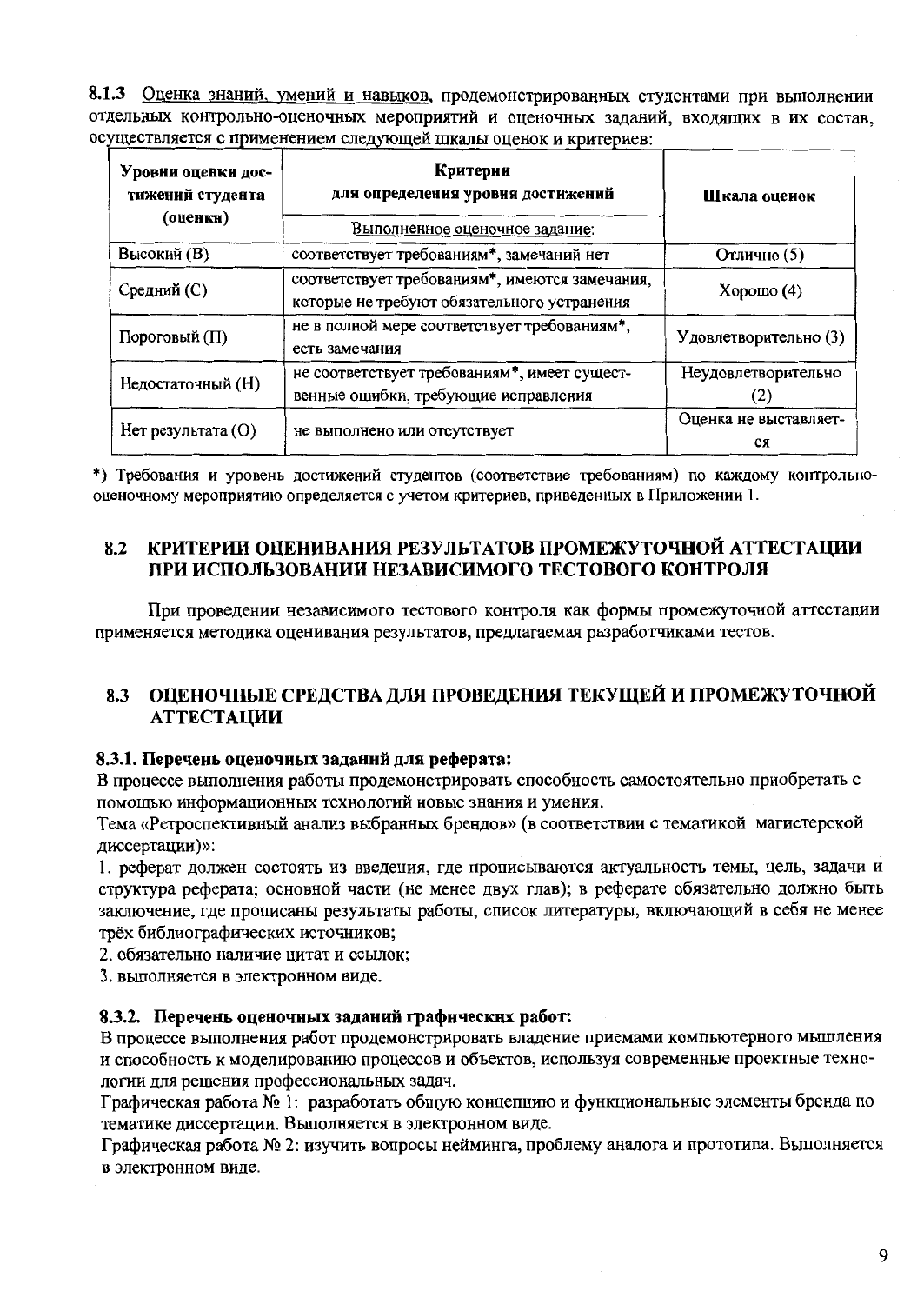Графическая работа № 3: разработать рекламную и PR-кампанию с фрагментацией в соответствии с тематикой магистерской диссертации. Выполняется в электронном виде.

|                                    | Рабочая программа дисциплины составлена авторами: |                                  |           |                |  |  |  |  |  |  |
|------------------------------------|---------------------------------------------------|----------------------------------|-----------|----------------|--|--|--|--|--|--|
| Nº.<br>$\mathfrak{n}/\mathfrak{n}$ | Кафедра                                           | Ученая степень,<br>ученое звание | ФИО       | Подпись        |  |  |  |  |  |  |
|                                    | Кафедра графиче-<br>ского дизайна                 | доцент                           | профессор | В.Б. Семёнов   |  |  |  |  |  |  |
|                                    | Рабочая программа дисциплины согласована:         |                                  |           |                |  |  |  |  |  |  |
|                                    | Заведующий кафедрой графического дизайна          |                                  |           | Е.Э.Павловская |  |  |  |  |  |  |
|                                    | Директор библиотеки УрГАХУ                        |                                  |           | Н.В. Нохрина   |  |  |  |  |  |  |
|                                    | Декан ФОЗО                                        |                                  |           | И.В. Сагарадзе |  |  |  |  |  |  |